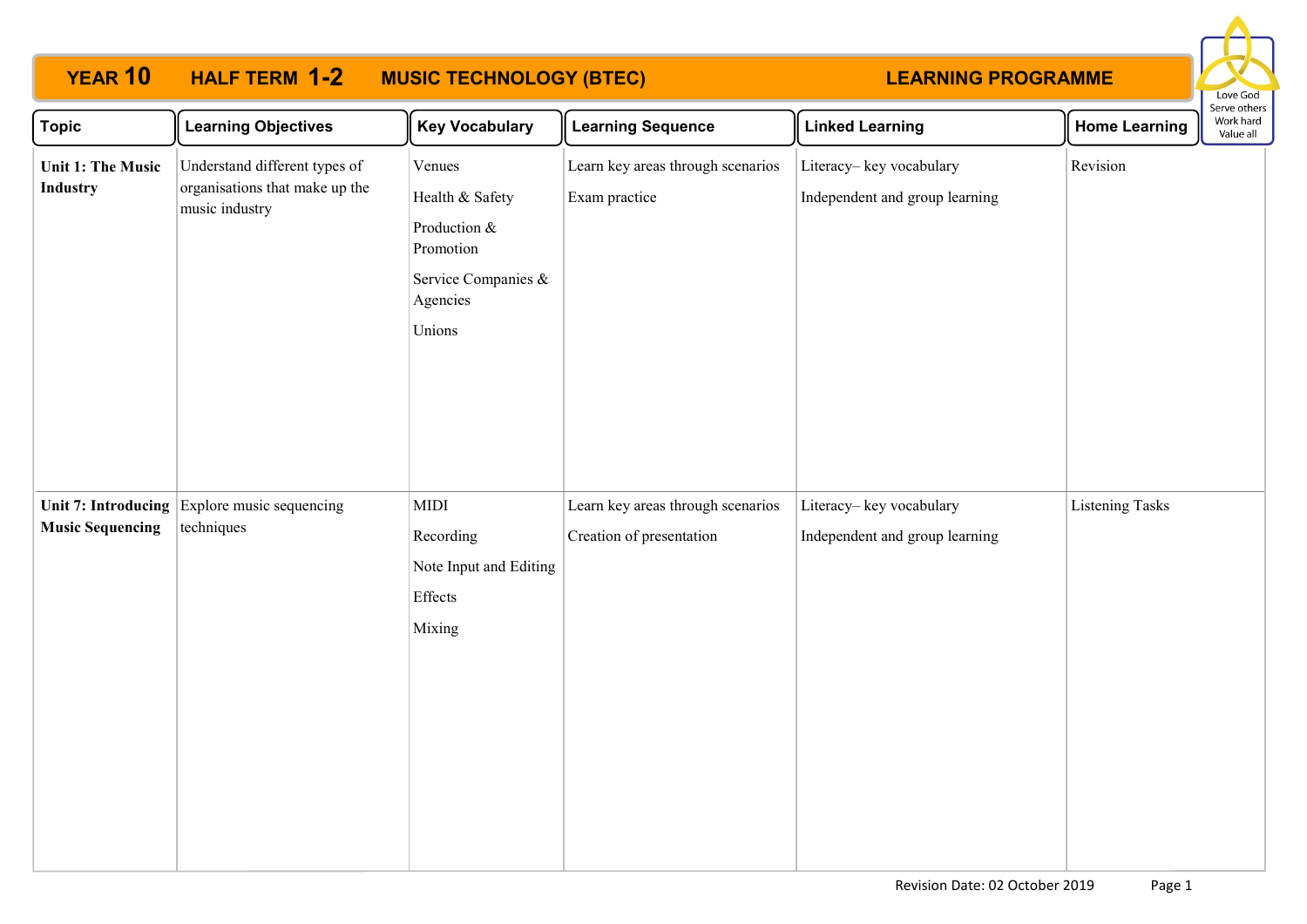# **YEAR 10 HALF TERM MUSIC TECHNOLOGY (BTEC) 3-4**

### **LEARNING PROGRAMME**



| <b>Topic</b>                                          | <b>Learning Objectives</b>                                                                 | <b>Key Vocabulary</b>                                                                                                 | <b>Learning Sequence</b>                                                                              | <b>Linked Learning</b>                                                                            | <b>Home Learning</b>   | <b>JEI AE ANIEI</b> S<br>Work hard<br>Value all |
|-------------------------------------------------------|--------------------------------------------------------------------------------------------|-----------------------------------------------------------------------------------------------------------------------|-------------------------------------------------------------------------------------------------------|---------------------------------------------------------------------------------------------------|------------------------|-------------------------------------------------|
| <b>Unit 1: The Music</b><br><b>Industry</b>           | Understand job roles in the music<br>industry                                              | Performance/Creative<br>Roles<br>Management and<br><b>Promotion Roles</b><br>Recording Roles<br>Media and Other Roles | Learn key job roles through<br>scenarios<br>Exam practice                                             | Literacy - key vocabulary<br>Literacy - evaluation and analysis<br>Independent and group learning | Revision               |                                                 |
| <b>Unit 7: Introducing</b><br><b>Music Sequencing</b> | Explore music sequencing<br>techniques<br>Use music sequencing software to<br>create music | <b>MIDI</b><br>Recording<br>Note Input and Editing<br>Effects<br>Mixing                                               | Learn key areas through scenarios<br>Creation of presentation<br>Composing a sequence<br>Presentation | Literacy-key vocabulary<br>Independent and group learning                                         | <b>Listening Tasks</b> |                                                 |